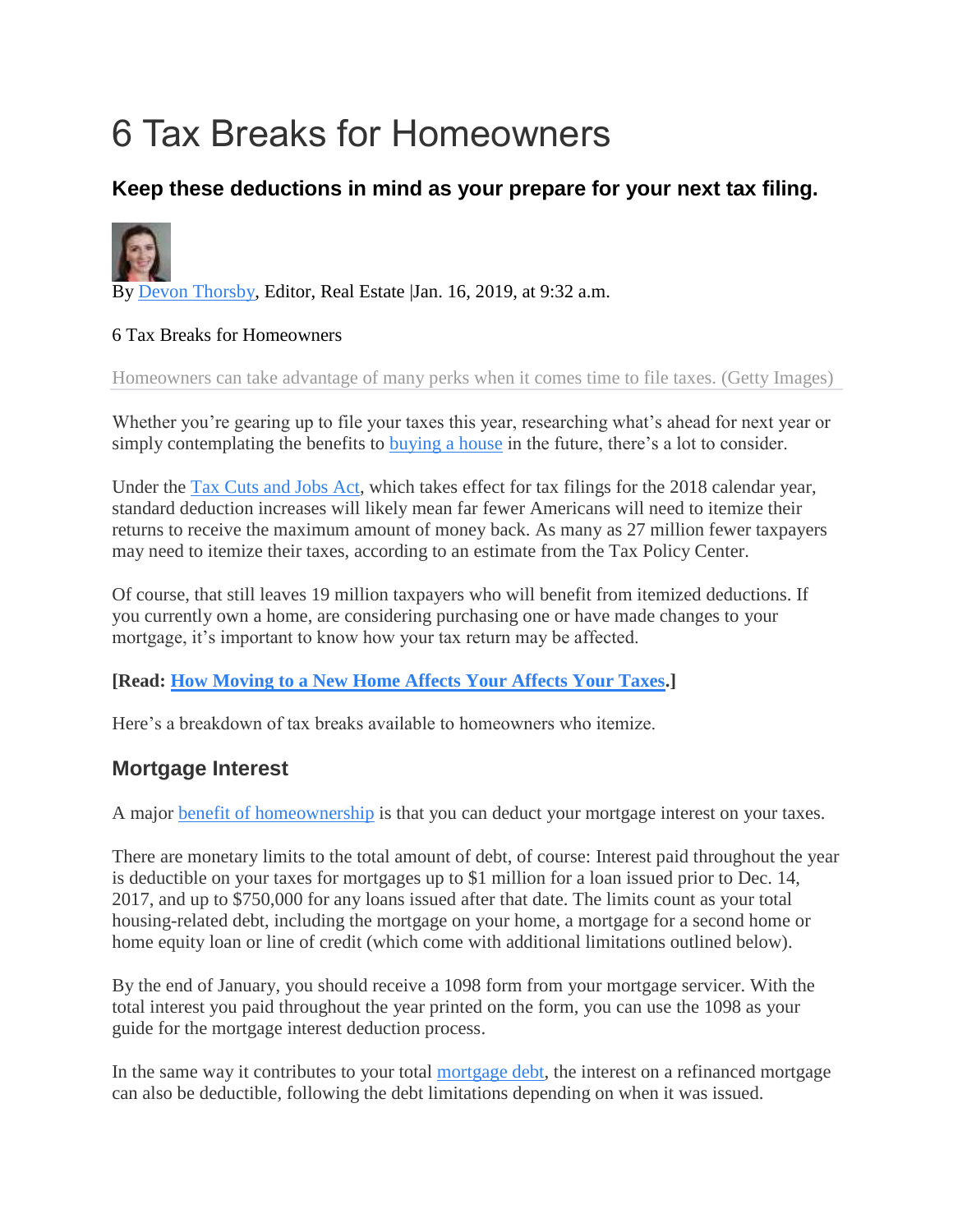However, if homeowners are looking to refinance an existing mortgage soon, they may want to consider the choice carefully. The Federal Reserve has steadily increased interest rates throughout 2018 and is expected to do so at least a couple more times in 2019, according to John Pataky, executive vice president and chief consumer and commercial banking executive at TIAA Bank based in Jacksonville, Florida.

As a result, the share of refinances that banks close on may shrink going forward. Pataky says he typically sees 75 percent of mortgage lending at TIAA Bank taken up by new purchases, and the remaining 25 percent is refinances. Rising interest rates, combined with the loss of the grandfathered deduction amount, make refinancing now or in the near future less attractive for many. Pataky predicts 2019 is "going to be about the purchase."

## **Home Equity Line of Credit Interest**

In line with your mortgage interest, the interest on a [home equity loan or home equity line of](https://loans.usnews.com/home-equity-lenders)  [credit](https://loans.usnews.com/home-equity-lenders) can also be deducted when you file your taxes.

Following the reform for 2018 taxes, if you [borrow against the equity in your home,](https://realestate.usnews.com/real-estate/articles/3-questions-to-ask-before-borrowing-against-your-home-equity) the interest deduction is subject to the same \$750,000 limit for total mortgage debt and only applies when the money borrowed goes toward the home itself. You won't be able to deduct the interest for a HELOC that bought you a boat, for example, but the interest on a HELOC that went toward finishing your basement or renovating the bathrooms is deductible.

## **State and Local Property Taxes**

Deducting state and local property taxes on your federal tax return has long been another primary financial benefit to owning a home. But the new rules may lessen the appeal of that perk for some homeowners, says John Karaffa, a certified public accountant based in Richmond, Virginia, founder and president of ProSport CPA and author of "Touchdown Finance: Personal Finance Tips From the Pros."

From 2018 onward, the total deduction for your combined state and local income, sales and property taxes is capped at \$10,000. While the majority of homeowners won't be affected because their property taxes are below the limit, Karaffa notes a much larger impact will be felt in states with high property taxes, such as California, New York and New Jersey.

"My gut tells me there's going to be migration," Karaffa says. "It (already) got harder to sell a home in New Jersey all of a sudden."

**[Read: [5 Reasons Owning a House Isn't as Good as Cash in the Bank.](https://realestate.usnews.com/real-estate/articles/5-reasons-owning-a-house-isnt-as-good-as-cash-in-the-bank)]**

#### **Rental Income**

It's becoming increasingly common for homeowners to harness the earning potential of their property by [renting out space to tenants or tourists.](https://realestate.usnews.com/real-estate/articles/why-now-may-be-the-right-time-to-add-a-new-living-space-to-your-home) Rentership in the U.S. is near a 50-year high, according to the U.S. Census Bureau, with 35.6 percent of the population renting rather than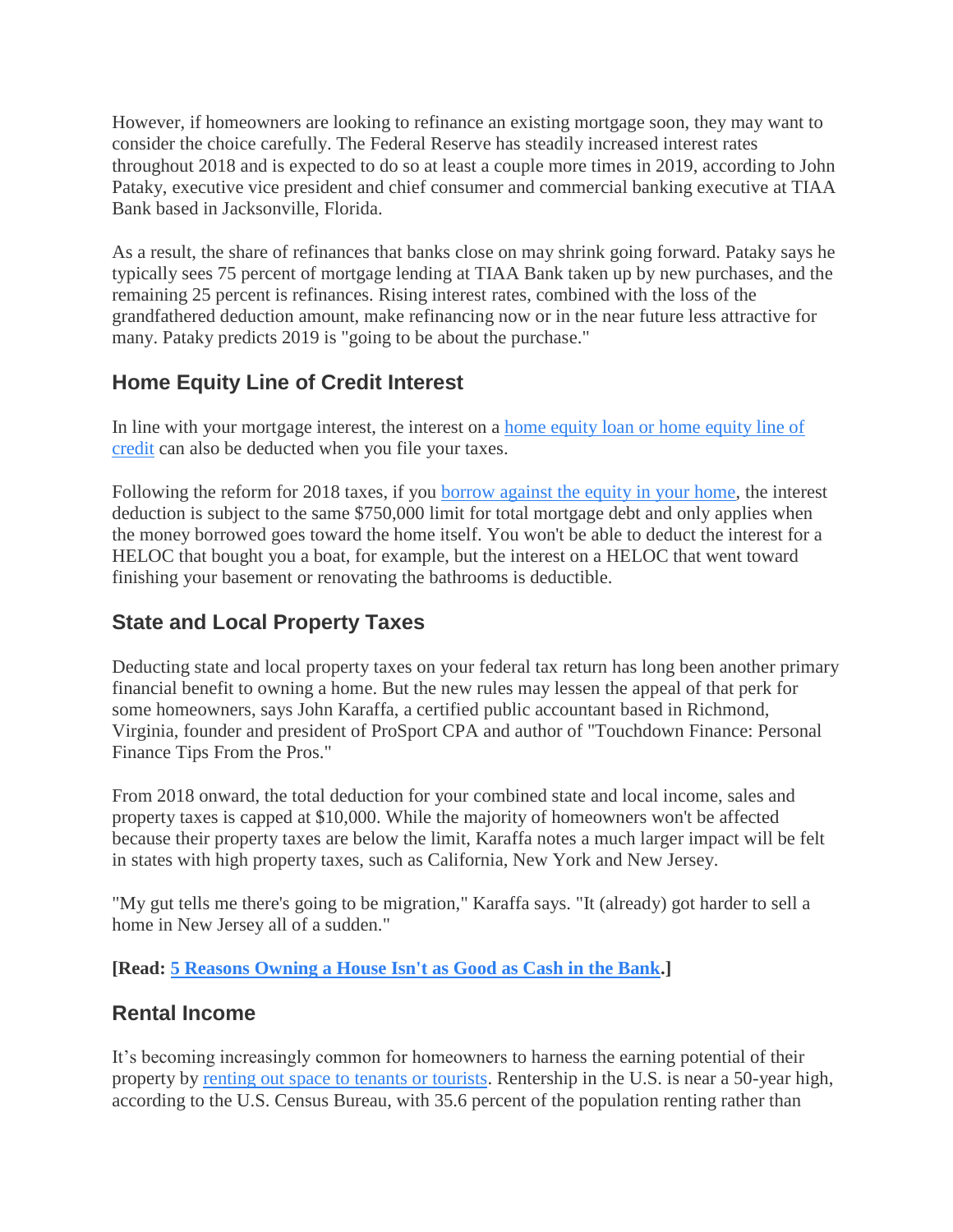owning a home as of the third quarter of 2018. A large share of potential renters can make becoming a landlord attractive. Whether you have an English basement you rent to a tenant or a [guest house to market on Airbnb,](https://realestate.usnews.com/real-estate/articles/whats-causing-the-housing-shortage-in-your-hometown) you're required to report the additional income you receive on your taxes, explains Thomas Bayles, senior vice president of Mortgage Capital Partners in Los Angeles.

The benefit, however, comes from being able to deduct the cost of repairs and improvements made to that rental space.

"Let's say you only made \$5,000 on rental income but you spent \$30,000 repairing (the rental space) that year," Bayles says. "You can take that \$30,000 deduction on your tax return, so that will reduce your taxable income dollar for dollar, which is huge. For someone making \$100,000 on paper, it'll look like you made \$70,000, so your taxes are reduced."

If you own commercial or residential property as an [investment](https://realestate.usnews.com/real-estate/articles/how-investors-can-identify-a-great-rental-property) rather than living there yourself, repairs to these properties are also deductible, but tax laws are separate from those for homeowners.

## **Home Office Expenses**

[Working from home](https://realestate.usnews.com/real-estate/slideshows/10-ways-to-create-the-perfect-office-or-study-nook-in-your-home) is another increasingly popular way homeowners are maximizing their space. If you work exclusively from home, you may be able to deduct costs for the space on your itemized tax return.

However, the requirements for the [home office](https://money.usnews.com/money/personal-finance/articles/2015/01/27/tax-prep-demystifying-the-home-office-deduction) [deduction](https://money.usnews.com/money/personal-finance/articles/2015/01/27/tax-prep-demystifying-the-home-office-deduction) change for 2018 filings. For 2018 taxes, deductions are limited to self-employed workers. Regardless of the year you're filing, your home office can't be in a guest bedroom or other space used for a dual purpose, and it must be used regularly.

But strict requirements shouldn't deter you from filing for a home office deduction if you do, in fact, use your home office within the guidelines.

# **Capital Gains From a Home Sale**

There are certainly tax benefits to owning a home, but [selling your house,](https://realestate.usnews.com/real-estate/articles/the-guide-to-selling-your-home) in most cases, gives the kind of tax break few people expect or realize. The capital gains exclusion rule allows home sellers to keep the profit from a home sale without paying taxes on it.

Bayles notes the requirements for the rule: "If you've lived in the property as your primary residence two years in the last five years … you can make \$250,000 profit as a single person, tax-free, or \$500,000 as a married couple."

#### **[Read: [Will You Be Able to Get a Mortgage?\]](https://realestate.usnews.com/real-estate/articles/will-you-be-able-to-get-a-mortgage-in-2018)**

The majority of home sales fall under these stipulations, which means most home sellers are able to profit from the sale of their home without having to report those earnings to the IRS.